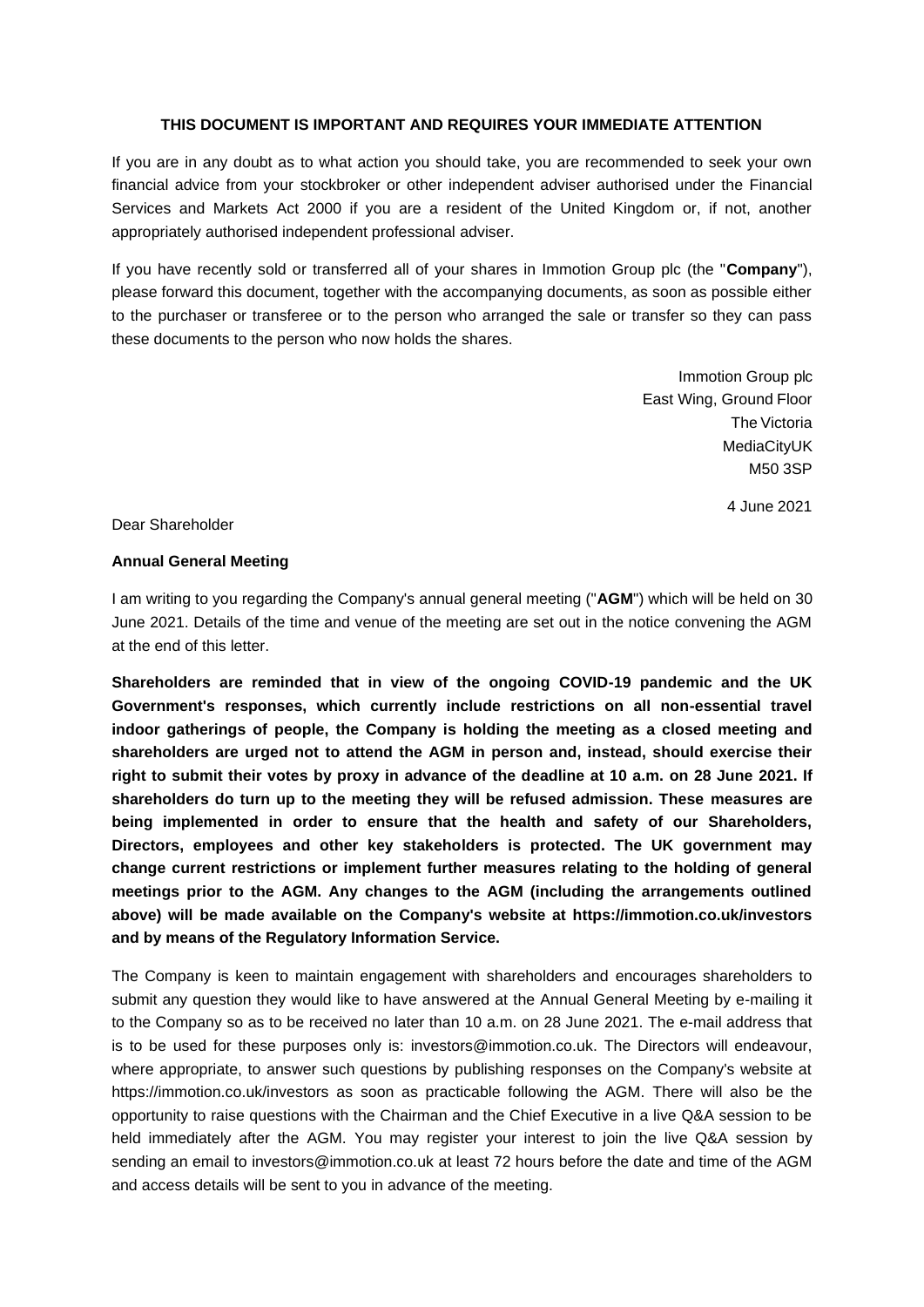**SINCE SHAREHOLDERS ARE ADVISED NOT TO ATTEND THE MEETING, THEY ARE ASKED INSTEAD TO VOTE BY PROXY BY COMPLETING THEIR FORM OF PROXY IN ACCORDANCE WITH THE INSTRUCTIONS SET OUT BELOW. THE CHAIRMAN OF THE AGM WILL PROPOSE THAT EACH RESOLUTION IS VOTED ON VIA A POLL VOTE.**

The resolutions to be proposed at the AGM are summarised below.

Resolutions 1 to 4 are proposed as ordinary resolutions. This means that for each of these resolutions to be passed, more than half of the vote cast must be in favour of the resolution. Resolution 5 is proposed as a special resolution. This means that for the resolution to be passed, at least three quarters of the votes cast must be in favour of the resolution.

### **Resolution 1: Report and Accounts**

The directors of the Company (the "**Directors**") must present their report and the annual accounts to the meeting. This gives shareholders the opportunity to ask questions on the content before voting on the resolution. The report and accounts for the year ended 31 December 2020 are available for download on the Company's website at https://immotion.co.uk/investors/reports-documents/.

### **Resolution 2: Reappointment of Auditors**

An ordinary resolution will be proposed to reappoint Haysmacintyre LLP as the Company's auditors to hold office from the conclusion of the AGM until the conclusion of the next general meeting at which accounts are laid before the members of the Company. This is recommended by the Audit Committee.

## **Resolution 3: Remuneration of the Auditors**

An ordinary resolution will be proposed to authorise the Directors to determine the remuneration payable to the auditors.

## **Resolution 4: Directors' Authority to Allot Shares**

This ordinary resolution seeks shareholder approval for the Directors to be authorised to allot shares. Under the provisions of section 551 of the Companies Act 2006 (the "**Act**"), the Directors are not permitted to allot shares unless authorised to do so by the shareholders. The Act provides for such authority to be granted either by the Company in general meeting or by the Articles and, in both cases, such authority must be renewed every five years. Notwithstanding the statutory provisions, in accordance with institutional best practice, it is the present intention of the Directors to seek a similar authority each year.

The Directors seek authority to allot shares in the capital of the Company up to a maximum nominal amount of £55,555.59 (representing 33.33 per cent. of the issued share capital as at the date of this document). This will facilitate the raising of further funds and the making of investments and acquisitions in pursuit of the previously approved investing policy. This power will last until the conclusion of the next annual general meeting of the Company.

## **Resolution 5: Directors' Power to Dis-apply Pre-emption Rights**

This special resolution, which will be proposed as a special resolution, supplements the Directors' authority to allot shares in the Company proposed by resolution 4.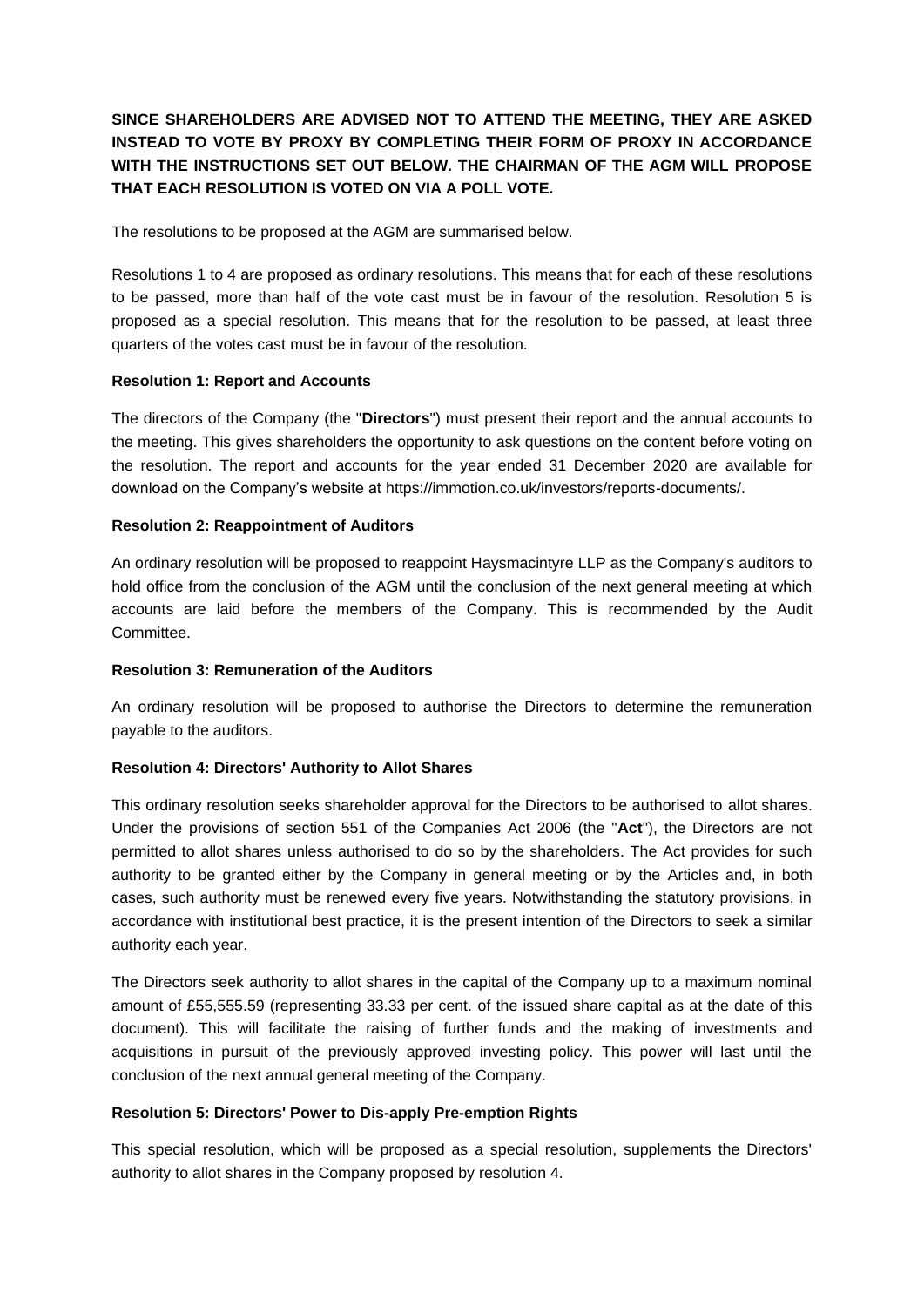Section 561 of the Act requires a company proposing to allot equity securities (which includes selling shares held in treasury) to offer them first to existing shareholders in proportion to their existing shareholdings. Equity securities include ordinary shares, but do not include shares issued under employee share schemes. If resolution 4 is passed, the requirement imposed by section 561 of the Act will not apply to allotments by the Directors in two cases:

- 1. in connection with a rights (or similar) issue, where strict application of the principle in section 561 of the Act could (for example) either result in fractional entitlements to shares arising or require the issue of shares where this would be impractical because of local, legal or regulatory requirements in any given overseas jurisdiction; and
- 2. allotments of shares for cash up to a total nominal value of £25,000.02 (representing 15 per cent. of the issued share capital as at the date of this document). This gives the Directors flexibility to take advantage of business opportunities as they arise.

This authority will expire at the conclusion of the next annual general meeting except in so far as commitments to allot shares have been entered into before that date. It is the present intention of the Directors to seek a similar authority annually.

The Directors believe that this resolution together with resolution 4 will provide the Company with flexibility to take advantage of business opportunities that may arise.

### **Action to be taken**

Please refer to the notes to the notice of the meeting appended to this letter.

As shareholders cannot attend the meeting in person, you are strongly encouraged to complete the accompanying form of proxy ("**Form of Proxy**") and return it in accordance with the instructions printed thereon as soon as possible, but in any event so as to be received by post or, during normal business hours only, by hand, at Neville Registrars Limited, Neville House, Steelpark Road, Halesowen, B62 8HD, by no later than 10 a.m. on 28 June 2021 (or, in the case of an adjournment of the AGM, not later than 48 hours before the time fixed for the holding of the adjourned meeting (excluding any part of a day that is not a Business Day)).

If you hold your ordinary shares in the Company in uncertificated form (that is, in CREST) you may vote using the CREST Proxy Voting service in accordance with the procedures set out in the CREST Manual (please also refer to the accompanying notes to the notice of the AGM set out at the end of this letter). Proxies submitted via CREST must be received by the Company's agent (CREST ID: 7RA11) by no later than 10 a.m. on 28 June 2021 (or, in the case of an adjournment, not later than 48 hours before the time fixed for the holding of the adjourned meeting (excluding any part of a day that is not a Business Day)).

Alternatively, shareholders can submit their vote electronically at www.sharegateway.co.uk by completing the authentication requirements on the website so as to be received by 10 a.m. on 28 June 2021 (or, in the case of an adjournment, not later than 48 hours before the time fixed for the holding of the adjourned meeting (excluding any part of a day that is not a Business Day)). Shareholders will need to use their personal proxy registration code, which is printed on the Form of Proxy, to validate the submission of their proxy online.

Yours faithfully,

Sir Robin William Miller, Non-Executive Chairman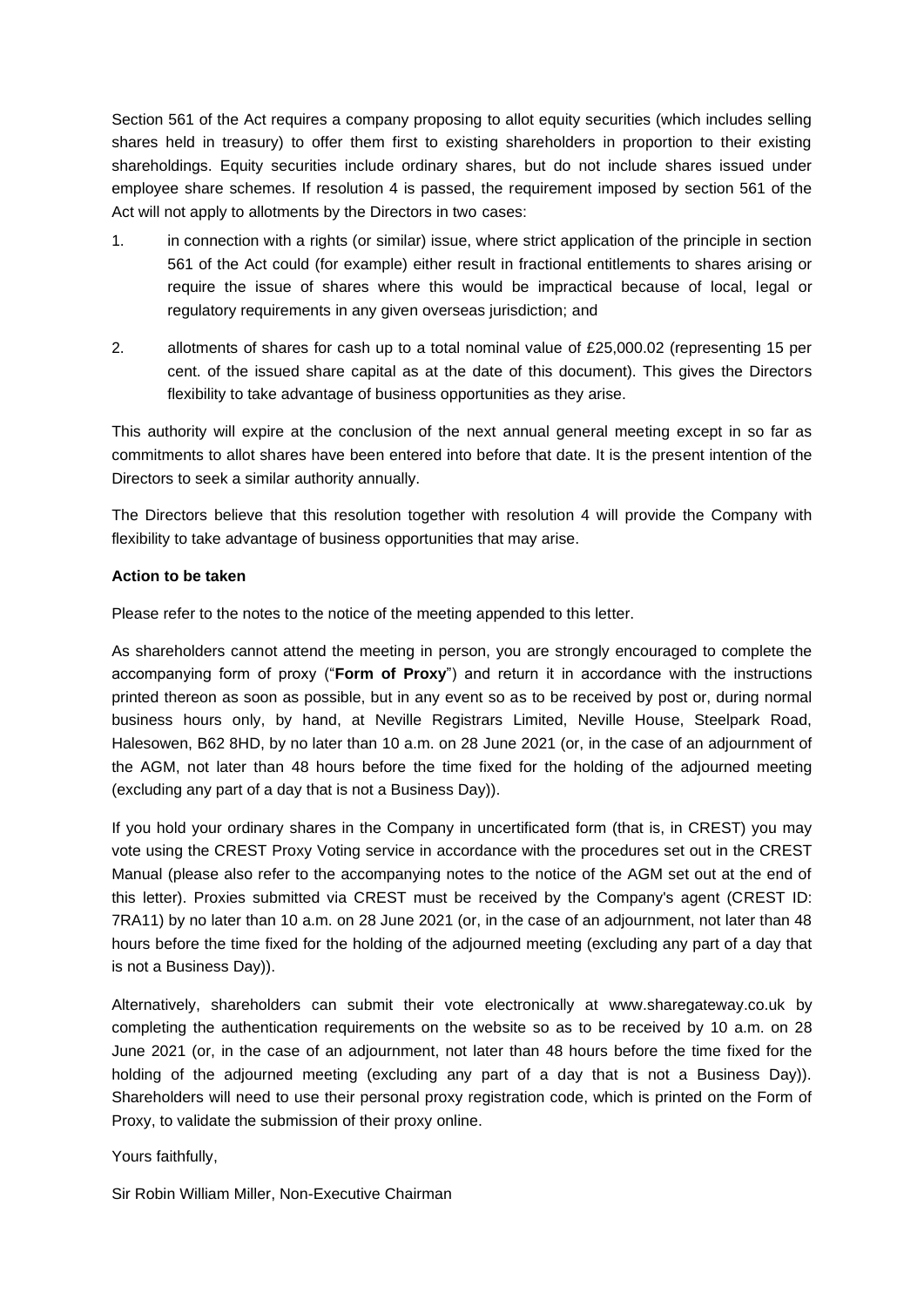# **IMMOTION GROUP PLC**

## (Incorporated in England and Wales, number 10964782)

Notice is hereby given that the annual general meeting of Immotion Group plc (the "**Company**") will be held at 24 St Martin Lane, London EC4R 0DR at 10 a.m. on 30 June 2021 to consider and, if thought fit, pass the following resolutions as ordinary resolutions other than resolution 5 which will be proposed as a special resolution.

# **Ordinary Business**

- 1. To receive the Company's accounts for the financial year ended 31 December 2020 together with the directors' report and the auditors' report thereon.
- 2. To reappoint Haysmacintyre LLP as the auditors of the Company.
- 3. To authorise the Directors to agree the remuneration of the auditors of the Company.
- 4. That the Directors be generally and unconditionally authorised for the purpose of section 551 of the Companies Act 2006 (the "**Act**") to exercise all the powers of the Company to allot or grant rights to subscribe for or to convert any security into shares in the Company up to an aggregate nominal amount of £55,555.59 provided that:
	- 4.1 (except as provided in paragraph 4.2 below) this authority shall expire on the date of the next annual general meeting of the Company; and
	- 4.2 the Company may before such expiry make an offer or agreement which would or might require shares or equity securities, as the case may be, to be allotted or such rights granted after such expiry and the Directors may allot shares or equity securities or grant such rights, as the case may be, in pursuance of such offer or agreement notwithstanding that the authority conferred by this resolution has expired.

All unexercised authorities previously granted to the Directors to allot shares or to grant rights to subscribe for or to convert any security into shares be and are hereby revoked.

## **Special Business**

- 5. That, subject to the passing of resolution 4 above, the Directors, pursuant to the general authority conferred on them, be empowered pursuant to section 570 of the Act to allot for cash, either pursuant to the authority so conferred or where the equity securities are held by the Company as treasury shares (within the meaning of section 724(5) of the Act), equity securities (within the meaning of section 560 of the Act) as if section 561 of the Act did not apply to any such allotment provided that this power shall be limited to the allotment of equity securities:
	- 5.1 made in connection with an offer of securities, open for acceptance for a fixed period, by the Directors to holders of ordinary shares of the Company on the register on a fixed record date in proportion (as nearly as may be) to their then holdings of such shares (but subject to such exclusions or other arrangements as the Directors may deem necessary or expedient to deal with treasury shares or any legal or practical problems under the laws or requirements of any recognised regulatory body or any stock exchange in any overseas territory or in connection with fractional entitlements)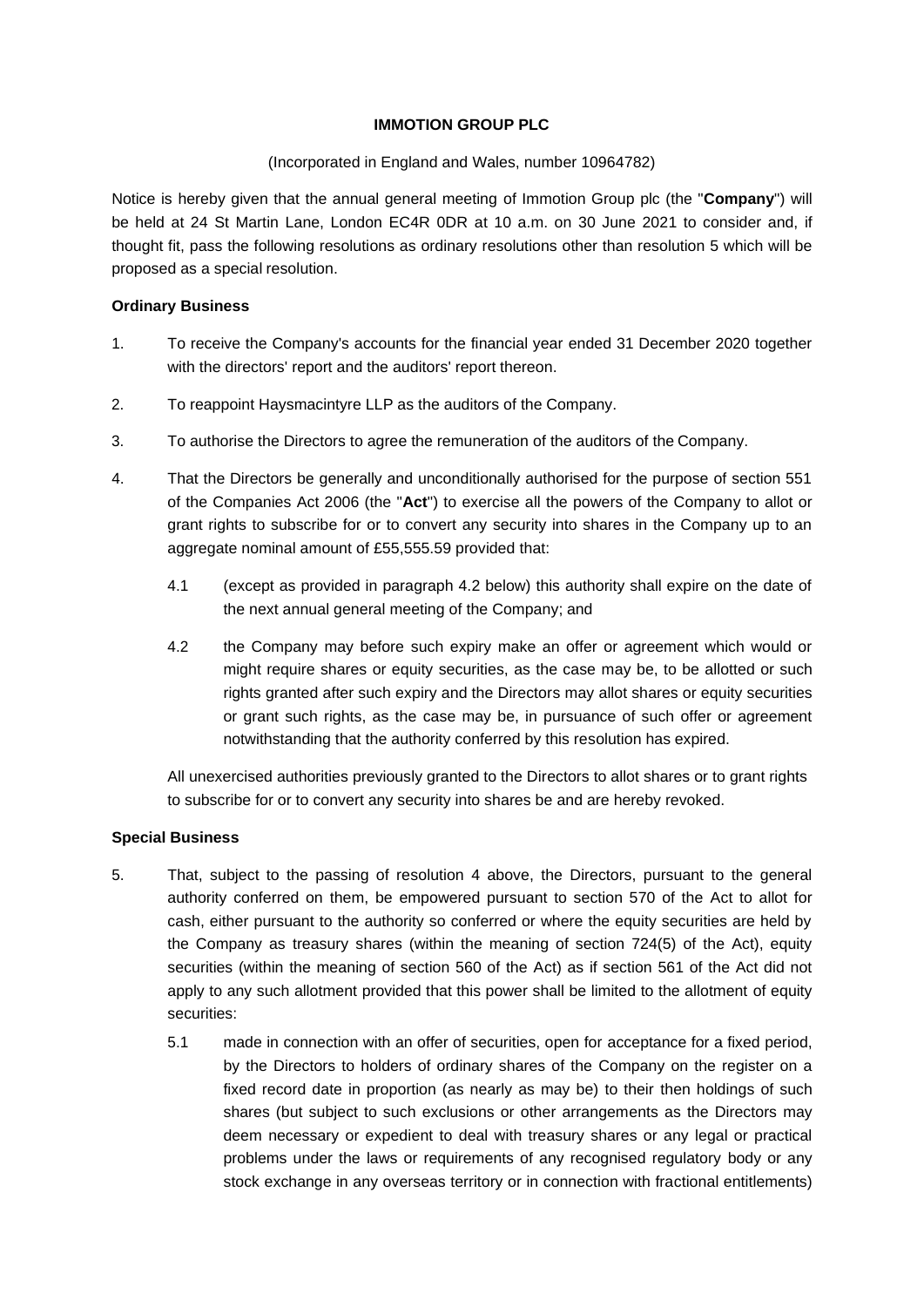or by virtue of shares being represented by depositary receipts or any other matter whatsoever; and/or

5.2 wholly for cash (otherwise than pursuant to paragraph 5.1 above) up to an aggregate nominal value of £25,000.02

and shall expire on the conclusion of the next annual general meeting of the Company but the Company may before such expiry make an offer or agreement which would or might require equity securities to be allotted after such expiry and the Directors may allot equity securities pursuant to such an offer or agreement notwithstanding that the power conferred by this resolution has expired.

All unexercised authorities previously granted to the Directors under section 570 of the Act are hereby revoked.

4 June 2021

By order of the board

Registered office Immotion Group plc East Wing, Ground Floor The Victoria **Mediacity** Manchester M50 3SP

Daniel Frederick Greenfield Wortley *Company Secretary*

Registered in England and Wales, number 10964782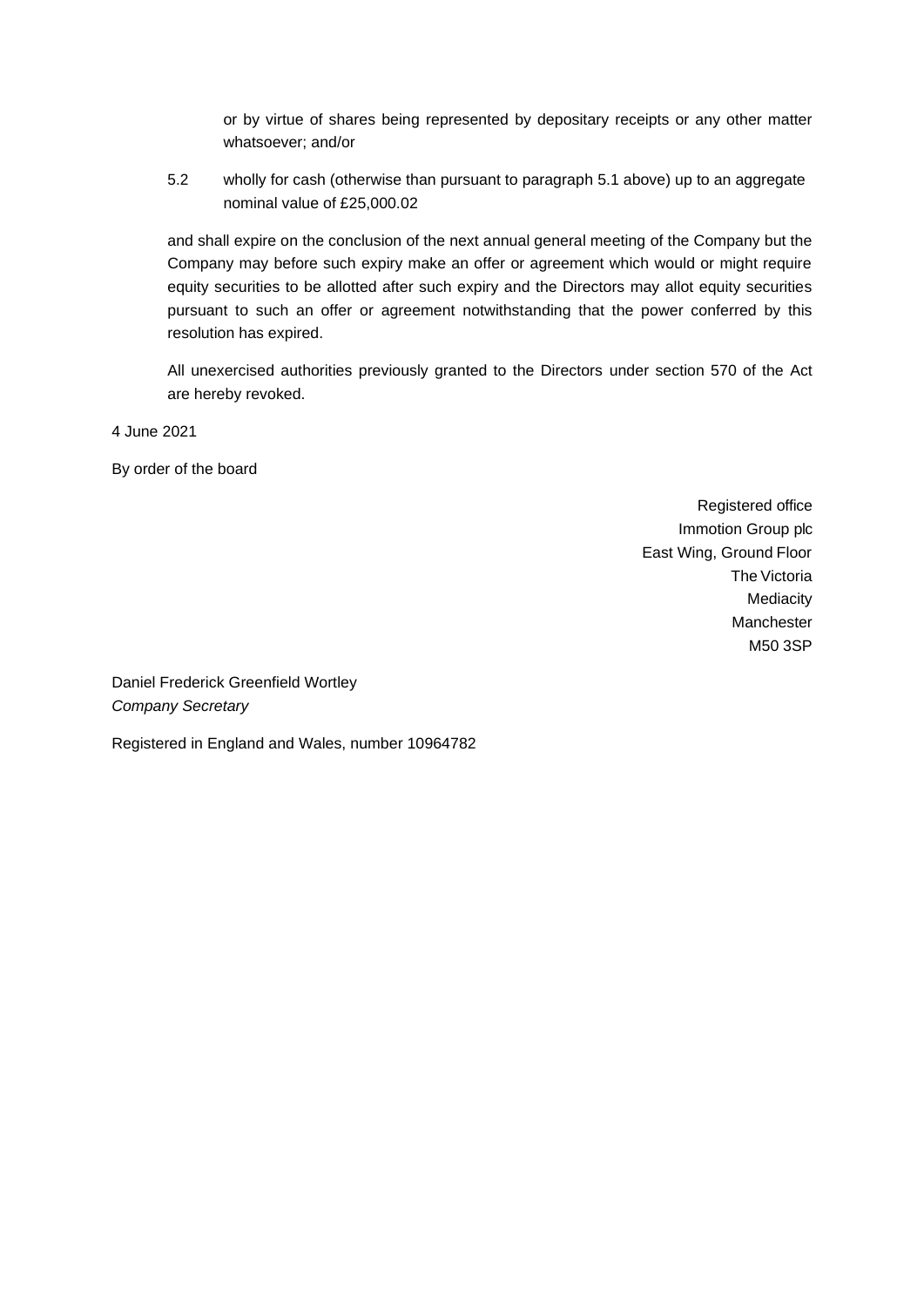### **Notes**

**Your attention is drawn to note 15 below and the arrangements put in place by the Company set out on page 1 of this Notice of AGM relating to the impact of the ongoing Covid-19 pandemic. Given that you are advised not to attend the meeting in person, it is strongly advised that you appoint the chairman of the meeting to act as your proxy in accordance with the procedure set out in the notes below.**

- 1. Members are entitled to appoint a proxy to exercise all or any of their rights to attend and to speak and vote on their behalf at the meeting and at any adjournment of it. A member may appoint more than one proxy in relation to the meeting provided that each proxy is appointed to exercise the rights attached to a different share or shares held by that member. If a proxy appointment is submitted without indicating how the proxy should vote on any resolution, the proxy will exercise his discretion as to whether and, if so, how he votes.
- 2. A proxy need not be a member of the Company. However, members are encouraged to appoint the chairman of the meeting as their proxy. A proxy form which may be used to make such appointment and give proxy instructions accompanies this notice. If you do not have a proxy form and believe that you should have one, or if you require additional forms, please contact Neville Registrars Limited at Neville House, Steelpark Road, Halesowen, B62 8HD. Members may also appoint a proxy through the CREST electronic proxy appointment service as described in note 9 below.
- 3. To be valid any proxy form or other instrument appointing a proxy must be received by post or (during normal business hours only) by hand by Neville Registrars Limited at Neville Registrars Limited, Neville House, Steelpark Road, Halesowen, B62 8HD no later than 10 a.m. on 28 June 2021 (or, in the event of any adjournment, no later than 10 a.m. on the date which is two days before the time of the adjourned meeting (weekends and public holidays excluded)), together with, if appropriate, the power of attorney or other authority (if any) under which it is signed or a duly certified copy of that power or authority.
- 4. The return of a completed proxy form, other such instrument or any CREST proxy instruction (as described in note 9(a) below) will not prevent a member attending the meeting and voting in person if he/she wishes to do so (however, please refer to note 15 below).
- 5. A vote withheld option is provided on the form of proxy to enable you to instruct your proxy not to vote on any particular resolution, however, it should be noted that a vote withheld in this way is not a 'vote' in law and will not be counted in the calculation of the proportion of the votes 'for' and 'against' a resolution.
- 6. To be entitled to attend and vote at the meeting (and for the purpose of the determination by the company of the votes they may cast), members must be registered in the register of members of the Company by 10 a.m. on 28 June 2021 (or, in the event of any adjournment, 10 a.m. on the date which is two days before the time of the adjourned meeting (weekends and public holidays excluded)). Changes to the register of members after the relevant deadline shall be disregarded in determining the rights of any person to attend and vote at the meeting.
- 7. In the case of joint holders, where more than one of the joint holders purports to appoint a proxy, only the appointment submitted by the most senior holder will be accepted. Seniority is determined by the order in which the names of the joint holders appear in the Company's register of members in respect of the joint holding (the first-named being the most senior).
- 8. If a member submits more than one valid proxy appointment, the appointment received last before the latest time for the receipt of proxies will take precedence.
- 9. CREST members who wish to appoint a proxy or proxies through the CREST electronic proxy appointment service may do so for this meeting by using the procedures described in the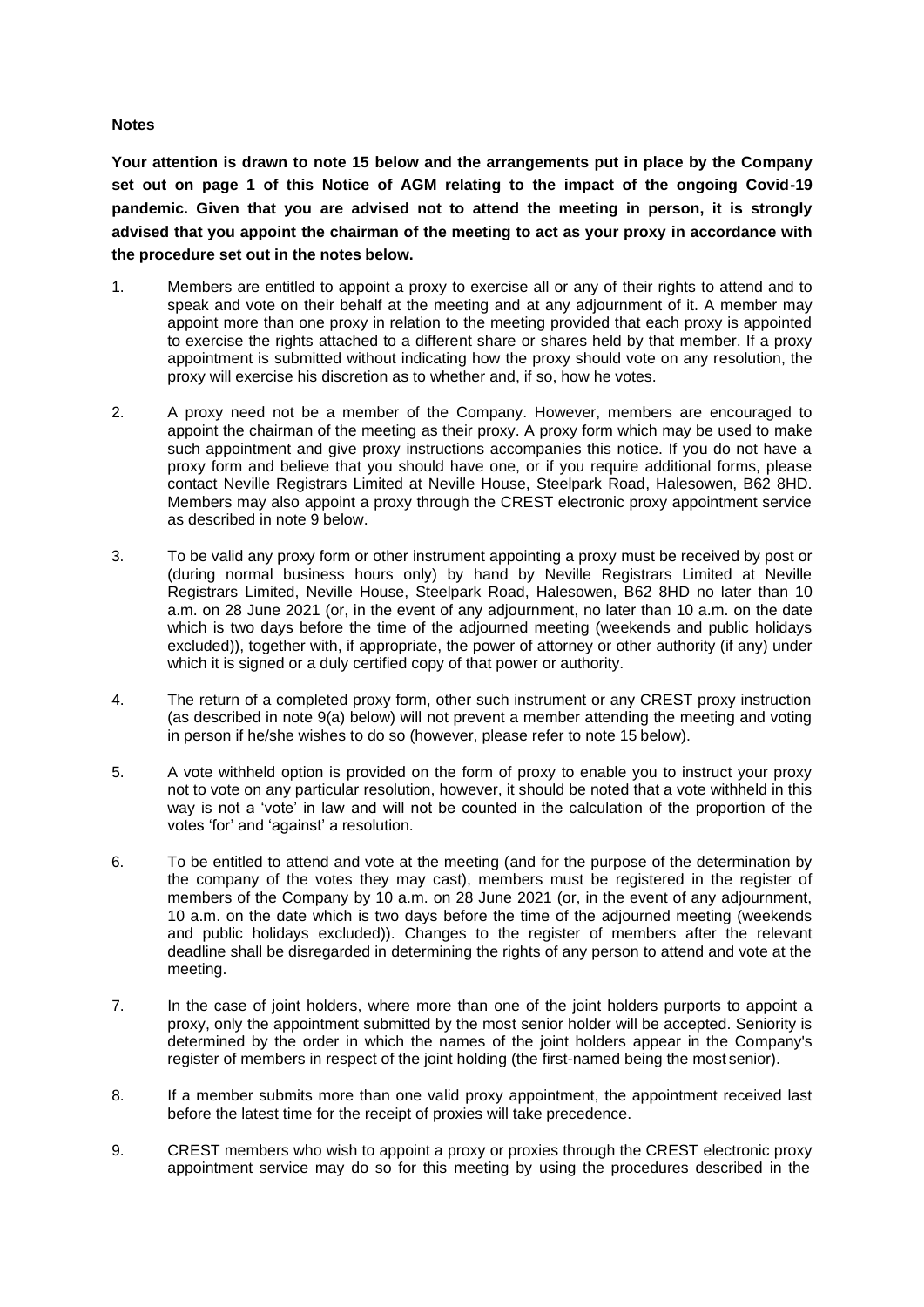CREST manual. CREST personal members or other CREST sponsored members, and those CREST members who have appointed a voting service provider(s), should refer to their CREST sponsor or voting service provider(s), who will be able to take the appropriate action on their behalf. You may appoint a proxy by completing and transmitting a CREST Proxy Instruction to the Registrars (Crest Participant ID: 7RA11) so that it is received no later than 10 a.m. on 28 June 2021. Please note the following:

- (a) in order for a proxy appointment or instruction made using the CREST service to be valid, the appropriate CREST message (a "CREST proxy instruction") must be properly authenticated in accordance with Euroclear UK & Ireland Limited's specifications and must contain the information required for such instructions, as described in the CREST manual. The message, regardless of whether it constitutes the appointment of a proxy or is an amendment to the instruction given to a previously appointed proxy must, in order to be valid, be transmitted so as to be received by the issuer's agent by the latest time(s) for receipt of proxy appointments specified in this notice. For this purpose, the time of receipt will be taken to be the time (as determined by the timestamp applied to the message by the CREST application host) from which the issuer's agent is able to retrieve the message by enquiry to CREST in the manner prescribed by CREST. After this time any change of instructions to proxies appointed through CREST should be communicated to the appointee through other means;
- (b) CREST members and, where applicable, their CREST sponsors or voting service providers should note that Euroclear UK & Ireland Limited does not make available special procedures in CREST for any particular messages. Normal system timings and limitations will therefore apply in relation to the input of CREST proxy instructions. It is the responsibility of the CREST member concerned to take (or, if the CREST member is a CREST personal member or sponsored member or has appointed a voting service provider(s), to procure that his CREST sponsor or voting service provider(s) take(s)) such action as shall be necessary to ensure that a message is transmitted by means of the CREST system by any particular time. In this connection, CREST members and, where applicable, their CREST sponsors or voting service providers are referred in particular to those sections of the CREST manual concerning practical limitations of the CREST system and timings; and
- (c) the Company may treat as invalid a CREST proxy instruction in the circumstances set out in regulation 35(5)(a) of the Uncertificated Securities Regulations 2001.
- 10. Shareholders can submit their vote electronically at [www.sharegateway.co.uk b](http://www.sharegateway.co.uk/)y completing the authentication requirements on the website so as to be received by 10 a.m. on 28 June 2021 (or, in the case of an adjournment, not later than 48 hours before the time fixed for the holding of the adjourned meeting (excluding any part of a day that is not a business day)). Shareholders will need to use their personal proxy registration code (Activity Code), which is printed on the form of proxy, to validate the submission of their proxy online.
- 11. As at the close of business on the date immediately preceding this notice, the Company's issued share capital comprised 415,538,083 ordinary shares. Each ordinary share carries the right to vote at the meeting and, therefore, the total number of voting rights in the Company as at close of business on the date immediately preceding this notice is 415,538,083.
- 12. Any corporation which is a member can appoint one or more corporate representatives who may exercise on its behalf all of its powers as a member provided that they do not do so in relation to the same shares.
- 13. In order to revoke a proxy instruction you will need to inform the Company by sending a signed hard copy notice clearly stating your intention to revoke your proxy appointment to the Company's registrars. In the case of a member which is a company, the revocation notice must be executed in accordance with note 12 above. Any power of attorney or any other authority under which the revocation notice is signed (or a duly certified copy of such power or authority) must be included with the revocation notice and must be received by the Company's registrars not less than 48 hours (excluding any part of a day that is not a business day) before the time fixed for the holding of the meeting or any adjourned meeting